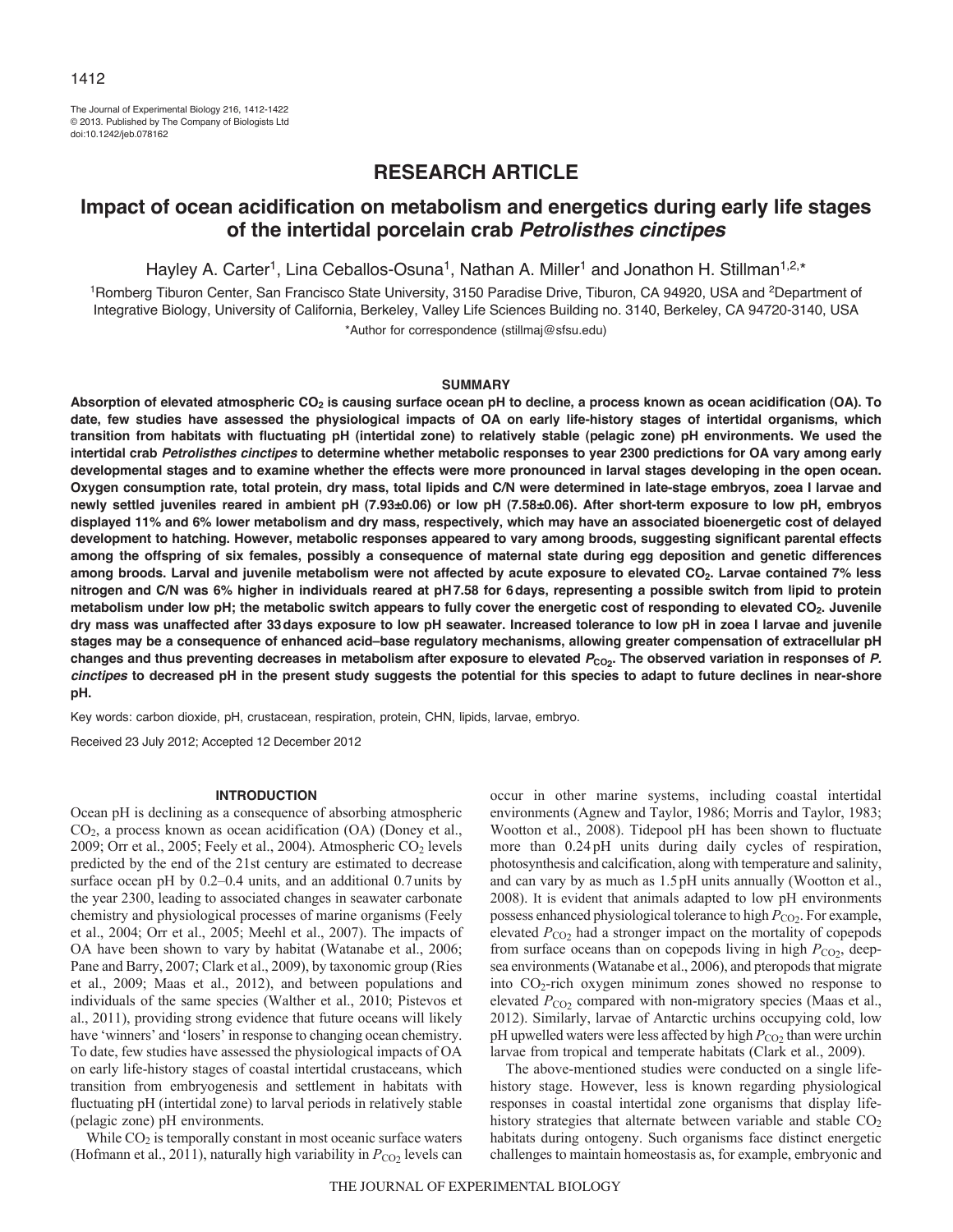juvenile intertidal zone crabs tolerate daily and seasonal variation in CO<sub>2</sub>, while larvae occupy a pH/P<sub>CO2</sub> stable open ocean environment. Thus, evaluating energetic demands in response to low pH among multiple developmental stages is an important component of understanding influences of OA on near-shore ecosystems.

Here, we used an intertidal porcelain crab, *Petrolisthes cinctipes*, to explore how energetic processes are impacted at embryonic, larval and juvenile stages during continuous exposure to low pH seawater. Intertidal stages (embryos and juveniles) likely possess the ability to acclimate to changes in pH as they naturally occupy an environment with high variability in  $P_{CO2}$ . However, larvae living in a more stable pH environment may display greater sensitivity to elevated *P*<sub>CO2</sub>. Studies of OA responses in crustaceans are limited</sub> and contradictory, though high  $CO<sub>2</sub>$  has been reported to negatively impact multiple physiological processes in both adults and early developmental stages, including growth [adult shrimp (Kurihara et al., 2008); larval crab (Walther et al., 2010)], survival [adult barnacle (Findlay et al., 2009)], developmental rate [embryonic barnacle (Findlay et al., 2009); larval crab (Walther et al., 2010); larval shrimp (Bechmann et al., 2011)], immune response [adult lobster (Hernroth et al., 2012)], chemoreception [adult crab (de la Haye et al., 2012)] and swimming performance [adult shrimp (Dissanayake and Ishimatsu, 2011)], along with a narrowing of the thermal window [adult crab (Walther et al., 2009)]. Alternatively, several species displayed increased growth [adult barnacle (McDonald et al., 2009)] and calcification rates [adult crab, shrimp and lobster (Ries et al., 2009)], along with complete compensation of extracellular acid–base balance [adult crab (Pane and Barry, 2007); adult crab (Spicer et al., 2007)] after exposure to elevated CO2. Some crustaceans may have greater hypercapnia tolerance because of their capacity to regulate the pH of their hemolymph with hemocyanins (a non-bicarbonate buffering system) and a  $Na<sup>+</sup>$ dependent HCO<sub>3</sub><sup>-</sup>/C1<sup>-</sup> exchanger (Wheatly and Henry, 1992). However, the efficiency of crustacean buffering varies among species depending on their natural environment (Pane et al., 2008; Whiteley, 2011) and within life-history stages (Bouaricha et al., 1991). Thus, it is probable that early developmental stages of intertidal crustaceans vary in sensitivity to high  $CO<sub>2</sub>$  as a consequence of physiological adaptations to their respective environments, with larval stages expected to be most vulnerable to future ocean acidification.

In this study, physiological energetic parameters including metabolic rates, total protein, dry mass, carbon and nitrogen content and total lipids were determined in individual *P. cinctipes* embryos, larvae and juveniles exposed to present-day near-shore  $P_{CO_2}$  and year 2300 predictions of ocean  $P_{CO_2}$  (Meehl et al., 2007).

## **MATERIALS AND METHODS Study organism**

Adult porcelain crabs *P. cinctipes*(J. W. Randall 1840) are common high-intertidal inhabitants of the temperate North Pacific (Stillman and Reeb, 2001; Haig and Abbott, 1980) and provide a model to study responses to OA because of their complex life cycle, in which different life stages are exposed to varying levels of environmental CO2 (Wootton et al., 2008; Hofmann et al., 2011). Embryos are brooded by adult females and develop in the intertidal zone for several months (Puls, 2001), later hatching into two planktonic zoea larval stages (Gonor and Gonor, 1973). After approximately 45 days in the water column (Shanks and Eckert, 2005), crabs return to the coast as megalopae, then undergo metamorphosis into juveniles, which begin benthic life in the intertidal zone (Jensen and Armstrong, 1991).

## **Animal collection and maintenance**

Gravid female porcelain crabs brooding late-stage embryos and newly settled juveniles were collected during low tide from the rocky intertidal zone in Pacifica, CA, USA (37°35′48″N, 122°30′34″W) during March 2011 to August 2011 and transported to laboratory facilities at the Romberg Tiburon Center. Gravid females and juveniles were held individually in 500μm mesh-bottomed, 385ml acrylic cylinders (7cm diameter, 24cm height). Each cylinder had flow-through water from a recirculating natural seawater system (water collected from Half Moon Bay, 37°46′36″N, 122°42′75″W, SeaPure Inc., El Granada, CA, USA) at constant salinity (32.8±1.1) and temperature  $(13.2\pm0.2^{\circ}\text{C})$  and at ambient pH  $(7.93\pm0.06)$ . Embryos were selected for experimentation and removed from the abdomen of females when eye spots were visible and yolk mass was separated into two lobes, indicating embryos were within 2weeks of hatching. Embryos (*N*=362 individuals, *N*=15 females), newly hatched larvae (*N*=197 individuals, *N*=10 females) and freshly settled field-collected juveniles (*N*=89) were randomly assigned to one of two  $CO<sub>2</sub>$  treatments ('ambient pH'=7.93 $\pm$ 0.06 or 'low pH'=7.58±0.06). Embryos and larvae were maintained separately by brood in mesh-bottomed cylinders (at an approximate density of 100 and 20 individuals per cylinder, respectively), while juveniles were maintained individually in 50ml mesh-bottomed conical tubes, each enclosed in sealed plastic containers (40×33×17cm, Iris USA Inc., Pleasant Prairie, WI, USA) containing treatment seawater. Because of the relatively small number of eggs produced by female *P. cinctipes* (~400 eggs per brood on average) (Donahue, 2004), females used for hatching out larvae were different individuals from those from which we obtained embryos. With this limitation, we lacked the ability of observing carry-over effects and could not test for effects of 'stage' within female. Embryos were unfed, while larvae and juveniles were fed daily with a mixture of newly hatched *Artemia* sp. nauplii (San Francisco Bay Brand, Newark, CA, USA), rotifers (*Brachionus plicatilis*) and Shellfish Diet (Reed Mariculture Inc., Campbell, CA, USA) containing a mixture of 30% *Isochrysis* sp., 20% *Pavlova* sp., 20% *Thalossiosira weissflogii* and 30% *Tetraselmis* sp. Treatment seawater was changed daily and dead individuals removed from the cylinders. Survival was assessed in a subsample of individuals throughout experimentation. Embryonic survival (measured as the percentage of embryos hatching successfully) did not differ between pH treatments during the experiments, although hatching success varied from <30% to >95% among a subsample of six broods (Ceballos-Osuna et al., 2013). Larval survival did not differ between treatments, with <50% survival in both treatments after 9days (Ceballos-Osuna et al., 2013). However, juvenile survival was significantly lower in low pH seawater after 40 days exposure, though almost no mortality occurred during the first week (Ceballos-Osuna et al., 2013).

## **Water chemistry manipulation**

The  $CO<sub>2</sub>$  system was modeled after Widdicombe and Needham (Widdicombe and Needham, 2007). Each of two treatment tanks – designated as ambient pH and low pH – contained a pH control system consisting of an electrode (Accumet pH Submersible Combination Electrode no. 13-620-AP56, Fisher Scientific, no. 13- 620-AP56, Pittsburgh, PA, USA) and digital relay controller (Duo ORpH Controller no. CP2311, Captive Purity Inc., Marine Depot, Garden Grove, CA, USA) to monitor and adjust the pH of natural seawater by bubbling with  $CO<sub>2</sub>$  gas (Industrial grade, 99.5%, PraxAir, Danbury, CT, USA). An electrode within the low pH tank was connected to a  $CO<sub>2</sub>$  regulator, which diffuse-bubbled pure  $CO<sub>2</sub>$ gas when the pH exceeded 7.60. Once the pH was reduced to 7.60,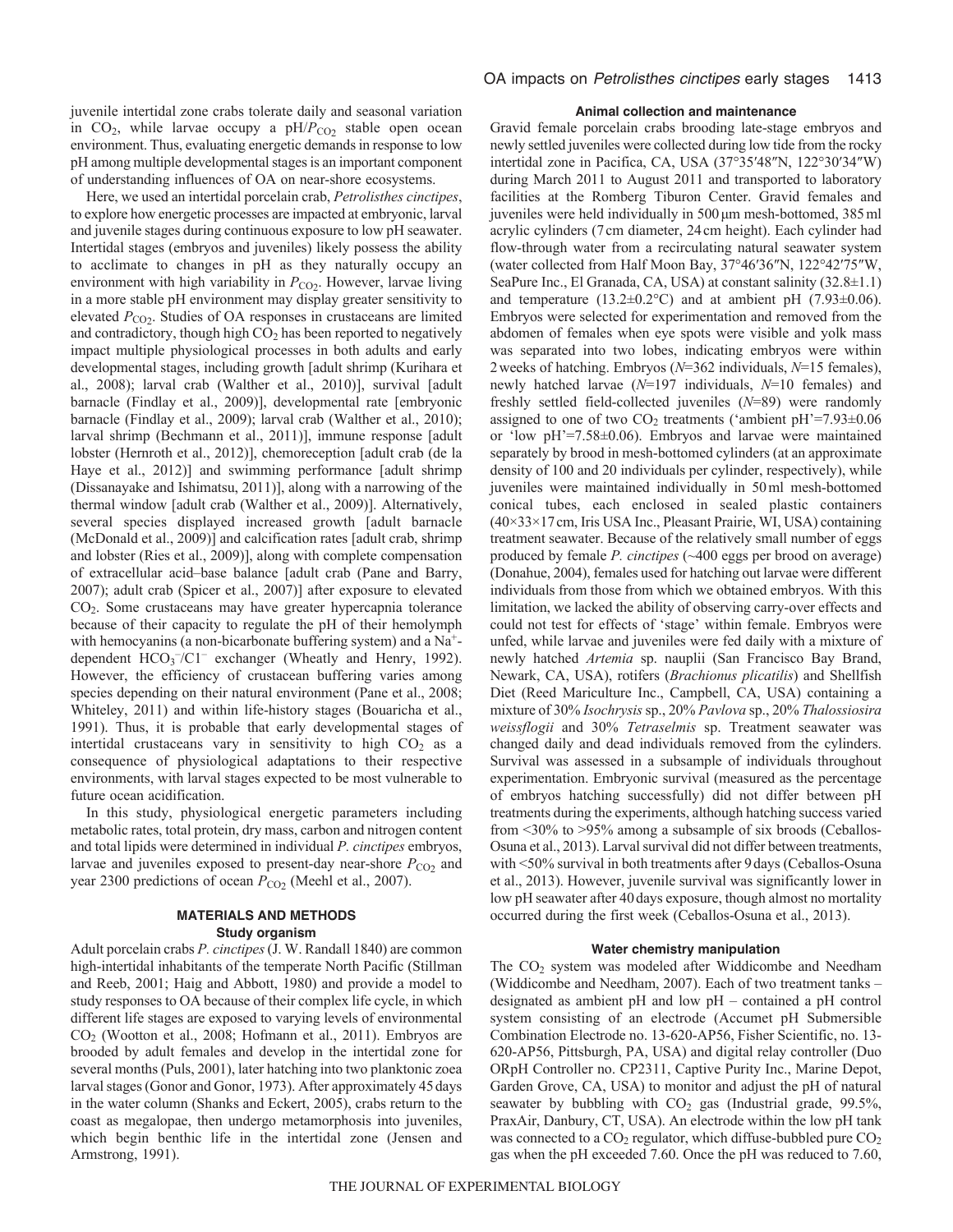the CO2 supply was discontinued *via* an automated feedback relay system. Each tank was bubbled with ambient air and maintained at constant salinity and temperature (ambient pH=13.1±0.2°C, low pH=13.3±0.2°C). Water was pumped from mixing tanks into treatment containers when the pH electrode indicated a pH of 7.60 $\pm$ 0.03. Year 2300  $P_{CO_2}$  predictions were used rather than the more commonly applied year 2100 estimates because the year 2100 predictions are for the open ocean. There is some evidence that the intertidal zone currently experiences  $P_{CO_2}$  values predicted for the open ocean in 2100 (Hofmann et al., 2011). Therefore, when studying intertidal organisms, a more accurate projection for the  $P_{\text{CO}_2}$  they will experience in 2100 may actually be the  $P_{\text{CO}_2}$  predicted for the open ocean in 2300. For this reason, we have applied IPCC predictions for 2300 in this study.

Seawater samples for pH were measured biweekly during the experiments and determined with a spectrophotometer at 25°C (Shimadzu UV-1700 PharmaSpec, Shimadzu, Columbia, MD, USA) following a protocol from SOP 6b (Dickson et al., 2007) using *m*-Cresol Purple sodium salt (90% dye content, Sigma-Aldrich no. 211761, St Louis, MO, USA). Samples for total alkalinity were collected weekly and measured by potentiometric titration with 0.05 mol l<sup>-1</sup> HCl (Metrohm dosimat 765 pH-Meter, Herisau, Switzerland) using the linear Gran procedure (Gran, 1952) (Table1). Certified Dickson references were used as standards (http://andrew.ucsd.edu). Salinity and temperature were measured daily using a conductivity meter (YSI Model 30-25FT, Yellow Springs, OH, USA).

The statistical computing program R version 2.13.1 (R Development Core Team, 2011) package 'seacarb' version 2.4.3 (Lavigne and Gatusso, 2011) was used to calculate the pH at *in situ* temperature (13.1°C), along with additional parameters of the seawater carbonate chemistry including  $[HCO<sub>3</sub><sup>-</sup>], [CO<sub>3</sub><sup>2–</sup>]$  and  $P<sub>CO<sub>2</sub>}</sub>$ (Table1). Seawater salinity, temperature, pH and alkalinity were used as input parameters (flag 8) using the total pH scale ( $pH_T$ ).

## **Determination of metabolic rate**

Closed chamber respirometry was performed on single embryos from *N*=6 females (at 7, 8, 10days in each treatment), single larvae from *N*=6 females (at 4, 7 and 10days in each treatment) and freshly settled juvenile crabs (at 3 and 5days in each treatment) to determine rates of oxygen consumption  $(\dot{V}_{O2})$ . Oxygen consumption rate was determined on *N*=2 broods per sampling day with *N*=4–10 individuals per brood per pH treatment for embryos and larvae, and

Table 1. Salinity, temperature and parameters of the carbonate system

| Control        | Acidified      |
|----------------|----------------|
| $32.8 \pm 0.9$ | $32.7 + 1.4$   |
| $13.1 \pm 0.2$ | $13.3 + 0.2$   |
| $7.93 + 0.06$  | $7.58 + 0.06$  |
| $2271 \pm 135$ | 2338±104       |
| $2380+98$      | $2364 \pm 105$ |
| $574 \pm 105$  | $1361 + 199$   |
| $2124 \pm 122$ | 2255±124       |
| $118 + 14$     | $57+9$         |
|                |                |

Values (means  $\pm$  s.d.) were measured/calculated during experiments investigating differences in carbonate chemistry between control and acidified treatments.

 $pH_T$ , total pH scale; DIC, dissolved inorganic carbon; TA, total alkalinity. \*Parameters calculated using R package ʻseacarb' version 2.4.3 (Lavigne and Gatusso, 2011). Total pH scale, Kf (from Perez and Fraga, 1987), k1, k2 (from Lueker et al., 2000) and Ks (from Dickson, 1990).

*N*=10–13 individuals per day per pH treatment for juveniles. Fiber optic micro-sensors connected to an oxygen meter (Microx TX2, PreSens Precision Sensing GmbH, Regensburg, Germany) were used to measure the percentage oxygen saturation of seawater. Micro-sensors were produced following previous methods (Klimant et al., 1995) by coating fiber optic cables (50mm diameter, 100/140, ST-ST, Anixter, Grand Rapids, MI, USA) in oxygen-sensitive dye Pt(II) meso-Tetra(pentafluorophenyl) porphine (PtT975, Frontier Scientific Inc., Logan, UT, USA). Sensors were calibrated to a deoxygenated solution of 2% sodium sulfite and a 100% oxygensaturated solution consisting of filtered ambient seawater shaken vigorously for 5min and allowed to equilibrate with the atmosphere for 10min. Temperature was measured with a Type-T thermocouple and entered manually during the calibration. Glass V-bottomed vials (0.3ml, 11mm, Wheaton, Cole-Palmer, Vernon Hills, IL, USA) were used as respirometry chambers for individual embryo, larval and juvenile crabs. A small magnetic cube (1.5 mm<sup>3</sup>, NdFeB Neodymium Magnet, K&J Magnetics, Jamison, PA, USA) was placed in each vial to allow mixing of the seawater before measurements by inversion of the vials. Individuals were placed in vials filled with 13°C equilibrated, filtered treatment seawater, with four vials containing only treatment seawater as controls. After 10min of resting time, vials were capped with an airtight seal and submerged in a 13°C waterbath. The initial percentage air saturation of two controls was measured after all vials were sealed. Chambers were not allowed to drop below 79% air saturation. Endpoint percentage air saturation measurements were determined for embryos after approximately 2h, larvae after approximately 1h and juveniles after approximately 45min, along with the two remaining blanks. Oxygen concentration per chamber was calculated from percentage oxygen saturation in seawater (Huber and Krause, 2006). After metabolic rate determination, individuals were removed from vials, rinsed briefly in deionized water, blotted dry with lintfree filter paper and stored individually in 1.5ml tubes at –80**°**C until total protein determination.

## **Total protein determination**

Total protein was quantified in all individuals from oxygen consumption rate experiments within a month of metabolic rate determination. Samples were removed from –80**°**C storage and thawed on ice, then a microplate-based Micro BCA Protein Assay Kit (Thermo Scientific, Rockford, IL, USA), optimized for 0.5–40μg protein, was used to determine total protein in individual embryos and larvae. The Coomassie Bradford protein assay (Thermo Scientific) was used to determine total protein per individual in juvenile crabs. Standards were prepared using bovine serum albumin  $(2 \text{ mg ml}^{-1}$  ampules, no. 23209, Thermo Scientific).

## **Dry mass and elemental analyses**

For dry mass and elemental analysis, randomly selected individuals from each stage were briefly rinsed in deionized water, blotted dry and stored at –80°C for later analysis. Embryos were sampled after 5, 6 and 7days in pH treatments (*N*=6 broods, *N*=33–35 individuals per pH treatment), larvae (*N*=2 broods, *N*=15–19 individuals per pH treatment) were sampled after 6days in pH treatments, and juveniles were sampled after 8, 13, 19 and 33days in pH treatments (maternity unknown, *N*=4–6 individuals per pH treatment per day). Individuals were then placed in pre-weighed 5×9mm tin capsules (Costech Analytical Technologies Inc., Valencia, CA, USA), dried at 60°C for 24 h, and cooled for an additional 24 h at room temperature in a sealed desiccation chamber containing anhydrous CaSO4. Individuals were weighed on a high precision microbalance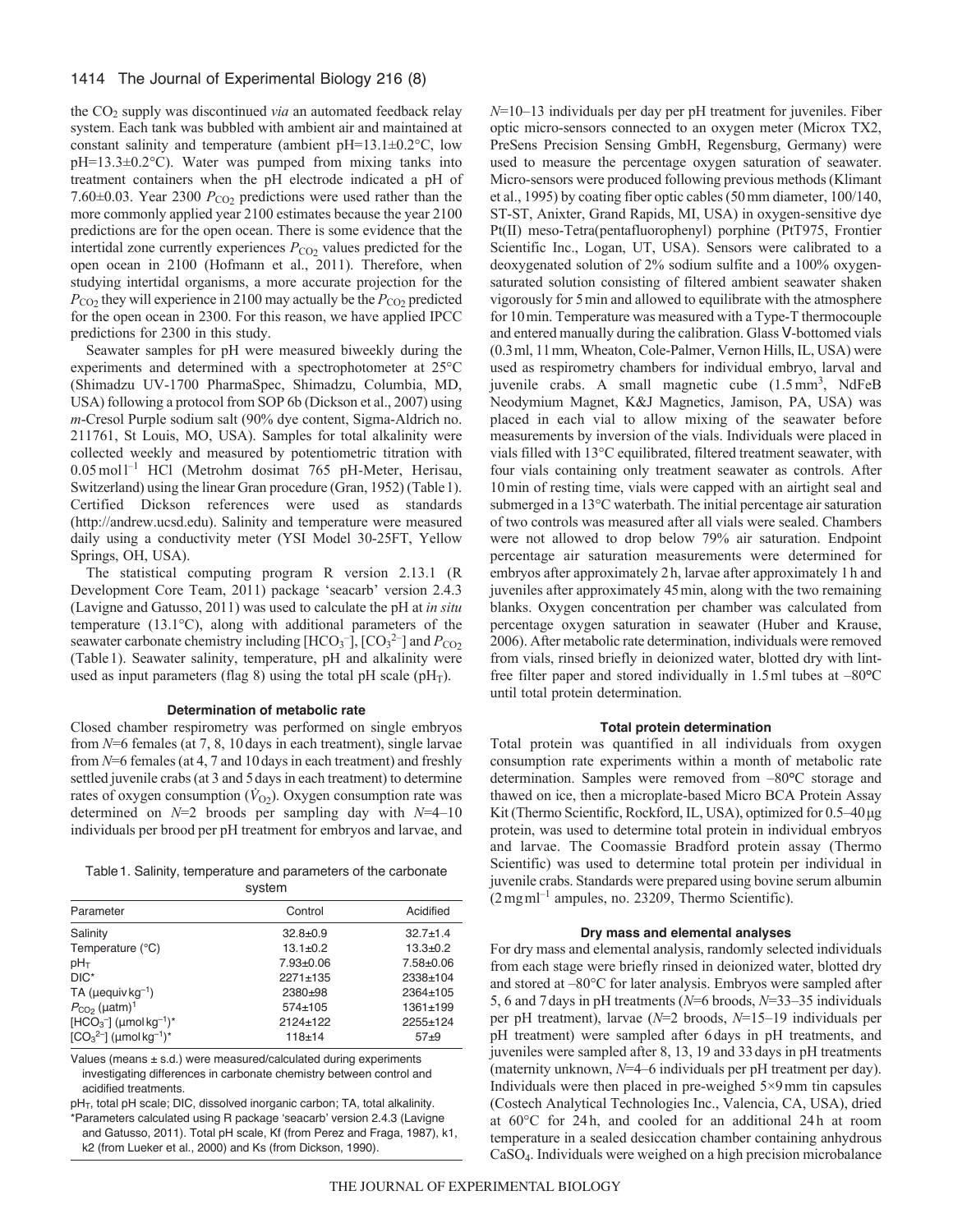(Sartorius SE2, Goettingen, Germany) and carbon (C) and nitrogen (N) content were measured in an elemental analyzer (ECS 4010 CHNSO Analyzer, Costech Analytical Technologies Inc.). Carbon to nitrogen ratio (C/N), a relative index of lipid to protein content, was then determined for each individual.

## **Total lipid determination**

Randomly selected embryos and larvae sampled for total lipid determination were rinsed with Milli-Q ultrapure water, blotted dry with filter paper and stored at –80°C until analysis. Embryos were sampled after 0, 6 and 13days in pH treatments (*N*=3 broods, *N*=30–32 individuals per pH treatment per day) and larvae were sampled after 0 and 6days in pH treatments (*N*=2 broods, *N*=15–16 individuals per pH treatment per day). Individual larval and embryo total lipid content was determined using a modified version of the spectrophotometric sulfophosphovanillin method (Barnes and Blackstock, 1973; Van Handel, 1985b). Samples were homogenized in 500μl of methanol:chloroform (1:1) using an ultrasonic probe (VirTis VirSonic 100 ultrasonic cell disruptor, Gardiner, NY, USA) and placed in a 95°C heat plate (Isotemp 125D, Isotemp Research Inc., Charlottesville, VA, USA) to allow the solvent to evaporate. Tubes were removed from the heat and cooled to room temperature; 300μl of concentrated sulfuric acid was then added to each sample and gently mixed. For standards, a serial dilution of  $2 \text{ mg} \text{m}^{-1}$ triglyceride (T7531-STD, Pointe Scientific, Canton, MI, USA) was prepared in 95% concentrated sulfuric acid in the range 0–200μg. Tubes containing sample or standard were heated for an additional 10min at 95°C on a heat plate. Samples and standards were removed from the heat and cooled to room temperature. Colored reagent was prepared by dissolving vanillin (99%, Sigma-Aldrich ReagentPlus V1104) in 85% phosphoric acid and Milli-Q ultrapure water. In a separate 1.5ml tube, 200μl of homogenate–sulfuric acid mixture was added to 1ml colored reagent and vortexed. To a 96-well flatbottomed microplate (Corning 96 Well Flat Clear Bottom Black, Fisher Scientific), 150μl of sample or standard was transferred to each well in triplicate and absorbance read at 540nm in a 22.2°C temperature-controlled Tecan microplate spectrophotometer (Infinite F200, Männedorf, Switzerland). Net absorbance of the standards was plotted against concentration and a polynomial best-fit line was fitted to these values. Unknown sample concentrations were interpolated from the equation of the best-fit line. Concentrations were then multiplied by a dilution factor to obtain total lipid content per individual ( $\mu$ gindividual<sup>-1</sup>).

#### **Statistical analyses**

In embryos and larvae, oxygen consumption rate, total protein and dry mass were normalized to the mean of each variable per brood in individuals from both control and acidified conditions to remove variation due to differences between broods in basal metabolism. Results were analyzed within each stage and checked for normality (Shapiro–Wilk test) and heteroscedasticity (*F*-test). When data did not pass these assumptions for an ANOVA, they were transformed  $\lceil \log_{10}$  for larval and juvenile metabolism normalized to total protein,  $log_{10}(x+1)$  for embryo metabolism normalized to total protein, and squared for juvenile metabolism per individual and juvenile total protein]. When data transformations could not yield normal distributions and equal variance, a non-parametric Kruskal–Wallis rank-sum test was performed (total protein, dry mass, embryo and larval elemental composition). For embryo and larval data in which maternity was known, a three-way ANOVA was performed to test for the effect of pH, exposure duration and brood, with brood nested within pH treatment. When the interaction between factors was

Table2. Effect of pH on *Petrolisthes cinctipes* embryos

| Metabolic rate                                                |              |         |            |      |                |
|---------------------------------------------------------------|--------------|---------|------------|------|----------------|
| <b>ANOVA</b>                                                  | d.f.         | SS      | <b>MS</b>  | F    | $\mathsf{P}$   |
| рH                                                            | $\mathbf{1}$ | 0.06    | 0.06       | 12   | < 0.001        |
| Days                                                          | 1            | 0.0009  | 0.0009     | 0.20 | 0.66           |
| pH-brood                                                      | 9            | 0.15    | 0.02       | 3.6  | < 0.001        |
| Residuals                                                     | 97           | 0.45    | 0.004      |      |                |
| Metabolic rate per total protein                              |              |         |            |      |                |
| <b>ANOVA</b>                                                  | d.f.         | SS      | <b>MS</b>  | F    | $\mathsf{P}$   |
| pH                                                            | $\mathbf{1}$ | 0.05    | 0.05       | 9.6  | < 0.01         |
| Days                                                          | 1            | 0.001   | 0.001      | 0.21 | 0.65           |
| pH-brood                                                      | 9            | 0.16    | 0.02       | 3.6  | < 0.001        |
| Residuals                                                     | 97           | 0.47    | 0.005      |      |                |
| <b>Total protein</b>                                          |              |         |            |      |                |
| Kruskal-Wallis                                                | d.f.         | $x^2$   |            |      | P              |
| рH                                                            | 1            | 0.81    |            |      | 0.37           |
| <b>Brood</b>                                                  | 5            | 67      |            |      | < 0.001        |
| Dry mass                                                      |              |         |            |      |                |
| Kruskal-Wallis                                                | d.f.         | $x^2$   |            |      | $\mathsf{P}$   |
| pH                                                            | $\mathbf{1}$ | 4.7     |            |      | < 0.05         |
| Carbon (% mass)                                               |              |         |            |      |                |
| Kruskal-Wallis                                                | d.f.         | $x^2$   |            |      | P              |
| pH                                                            | $\mathbf{1}$ | 1.6     |            |      | 0.20           |
| Nitrogen (% mass)                                             |              |         |            |      |                |
| Kruskal-Wallis                                                | d.f.         | $x^2$   |            |      | $\overline{P}$ |
| pH                                                            | $\mathbf{1}$ | 3       |            |      | 0.08           |
| C/N ratio                                                     |              |         |            |      |                |
| Kruskal-Wallis                                                | d.f.         | $x^2$   |            |      | $\mathsf{P}$   |
| pH                                                            | $\mathbf{1}$ | 0.1     |            |      | 0.75           |
| Lipid consumption rate                                        |              |         |            |      |                |
| Linear regression                                             | d.f.         | t-value |            |      | $\overline{P}$ |
| Ambient pH-days                                               | 91           | $-13.4$ |            |      | < 0.001        |
| Low pH-days                                                   | 90           | $-12.8$ |            |      | < 0.001        |
| ANOVA of linear models                                        | d.f.         | SS      | <b>RSS</b> | F    | P              |
| pH                                                            | 1            | 0.03    | 1.7        | 3.8  | 0.07           |
| Results of ANOVA and Kruskal-Wallis rank-sum tests are shown. |              |         |            |      |                |

significant, a Tukey HSD *post hoc* test was performed to detect differences between broods in response to pH. For time series data (embryo and larval total lipids, juvenile dry mass and elemental composition), an ANOVA was conducted on linear models within each stage to test for effects of pH. The α-level to reject the null hypothesis was set to 0.05. All statistical analyses were preformed using the statistical computing program R, version 2.13.1 (R Development Core Team, 2011).

## **RESULTS**  $\dot{V}_{O_2}$

## Embryo

After 7–10 days treatment, embryos pooled from six broods reared at low pH had an 11% mean metabolic rate reduction  $(1.7\pm0.1 \,\text{\mu} \text{mol})$  $O_2 h^{-1}$  individual<sup>-1</sup>) compared with control individuals  $(1.9\pm0.1 \,\mu\text{mol O}_2 h^{-1}$  individual<sup>-1</sup>) (ANOVA,  $F_{1,97}=12$ ,  $P<0.001$ ; Table2, Fig.1A). There was no effect of exposure duration on metabolism (ANOVA, *F*1,0.20=0.20, *P*=0.66; Table 2). With the mean  $\dot{V}_{\text{O}2}$  per brood at control pH ranging from 1.2 $\pm$ 0.1 µmol  $O_2$ h<sup>-1</sup> individual<sup>-1</sup> (female E) to 2.7±0.1 µmol  $O_2$ h<sup>-1</sup> individual<sup>-1</sup> (female C), oxygen consumption rates were highly variable among broods (ANOVA, *F*5,97=24, *P*<0.001; Table 2, Fig. 2A). Additionally, the metabolic responses of embryos to low pH differed depending on the brood they were from, as evidenced by the statistically significant interaction between pH and brood (ANOVA, *F*1,9=3.5, *P*<0.001; Table 2, Fig. 2A). Of six broods sampled, individuals from broods D and E experienced the largest metabolic decrease, with a 43±5% (brood D) (Tukey HSD,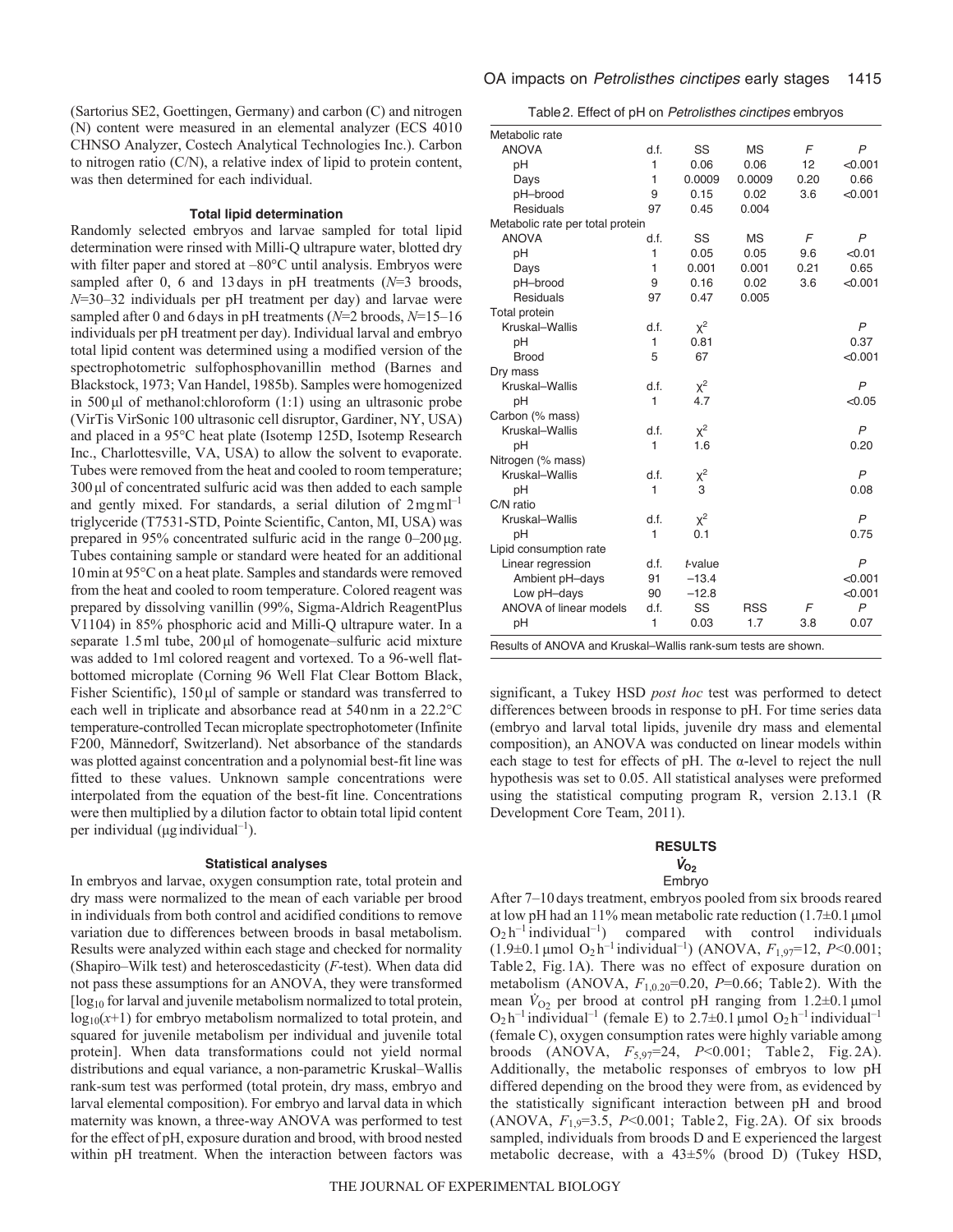

Fig. 1. (A–C) Oxygen consumption rate and (D–F) total protein at embryo, zoea I larvae and early juvenile stages of *Petrolisthes cinctipes* after short-term exposure (embryos 7-10 days, larvae 4-10 days, juveniles 3-5 days) to ambient pH (7.93±0.06) or low pH (7.58±0.06). Each point represents the mean ± s.e.m. for *N*=54–55 individuals for embryos, *N*=50 individuals for larvae and *N*=23–24 individuals for juveniles. Individuals were pooled from six broods for embryos and larvae (females used for hatching out larvae were different from those from which we obtained embryos). \*Significant difference (*P*≤0.05) between pH treatments within a developmental stage. For embryos and larvae, statistical analyses were performed on data normalized to the mean oxygen consumption rate per brood to remove variation due to differences in basal metabolism among clutches.

*P*<0.05) and 54±9% (brood E) (Tukey HDS, *P*<0.0001) reduction in mean oxygen consumption rate compared with control (Fig.3). Furthermore, these two broods with the strongest negative responses to low pH also exhibited two of the lower control metabolic rates (Fig. 2A). Overall, the impact of low pH on metabolism per brood in embryos was largely negative compared with that in larvae (ANOVA, *F*1,92=12, *P*<0.001, Fig. 3).

#### Larval

After 4–10days in acidified seawater, zoea I larval metabolic rates from individuals pooled from six broods (12.2±0.7 μmol  $O_2 h^{-1}$  individual<sup>-1</sup>) did not differ significantly from control  $(12.0\pm0.9 \,\mu\text{mol} \ \text{O}_2 \,\text{h}^{-1} \text{individual}^{-1})$  (ANOVA,  $F_{1,99}$ =1.3, P=0.25; Table3, Fig.1B). However, similar to embryonic metabolism, larval  $\dot{V}_{O_2}$  was highly variable between broods, with control metabolic rates ranging from  $8.6 \pm 1 \,\mu$ mol  $O_2 h^{-1}$  individual<sup>-1</sup> (brood 5) to 19.5±1.6μmol O2 h–1 individual–1 (brood 2) (ANOVA, *F*1,105=47.9,  $P<0.001$ ; Fig. 2B). When compared with the mean  $\dot{V}_{O2}$  per brood of individuals reared in ambient pH, larvae from four of six broods had increased metabolic rate on average, with the largest metabolic increases per brood of 48% (brood 1) and 27% (brood 6) compared with control, suggesting a trend of elevated metabolism in response to  $CO<sub>2</sub>$  in several broods (Fig. 3).

#### Juvenile

After 3 and 5 days in low pH seawater, juvenile oxygen consumption rates per individual (22.8±1.1 μmol  $O_2 h^{-1}$  individual<sup>-1</sup>) were not significantly different from those of juvenile crabs reared in control pH (22.8±0.7 μmol  $O_2$ h<sup>-1</sup> individual<sup>-1</sup>) (ANOVA,  $F_{1,44}$ =0.05, *P*=0.83; Table 4, Fig.1C). We were unable to test for female effects on physiological parameters in juveniles as individuals were collected from the field and maternity was unknown.

## **Total protein**

Embryo

Total protein content per individual of embryos reared in low pH seawater for  $7-10$  days  $(41.4\pm 0.6 \,\mu\text{g}\text{ individual}^{-1})$  did not differ significantly from that in control conditions  $(42.3\pm0.6 \,\mu g \text{ individual}^{-1})$ (Kruskal–Wallis,  $\chi_1^2=0.81$ ,  $P=0.37$ ; Table 2, Fig. 1D). However, total protein content was highly variable among broods, and ranged from 37.6 $\pm$ 0.5 μg individual<sup>-1</sup> (brood B) to 48.3 $\pm$ 1.0 μg individual<sup>-1</sup> (brood E) (Kruskal–Wallis,  $\chi_1^2=67$ , *P*<0.0001; Table2; Fig. 2A). Normalizing embryo metabolic rate to individual total protein content did not change the outcome of  $\dot{V}_{O2}$  analyses. Significantly reduced metabolic rate in individuals reared in low pH seawater  $(0.046\pm0.003 \,\mu\text{mol}$  O<sub>2</sub> h<sup>-1</sup> individual<sup>-1</sup>) compared with control (0.044±0.003μmol O2 h–1 individual–1) (ANOVA, *F*1,97=9.6, *P*<0.01; Table2), and an interaction of pH treatment and brood (ANOVA, *F*9,97=3.6, *P*<0.001; Table2) were still evident after normalization to total protein.

## Larval

Analysis of larval total protein content indicated no significant difference between individuals reared in low pH  $(40\pm1 \,\mu\text{g}\text{ individual}^{-1})$  and ambient pH  $(39\pm1 \,\mu\text{g}\text{ individual}^{-1})$ conditions after 4–10 days (Kruskal–Wallis,  $\chi_1^2$ =1.5, *P*=0.23; Table 3, Fig.1E). Similar to embryos, total protein content was highly variable among females, with protein in control-reared larvae ranging from  $30\pm 1$  to  $45\pm 3$  µg individual<sup>-1</sup> (Kruskal–Wallis,  $\chi_1^2 = 53$ , *P*<0.001; Table3). Analysis of metabolic rate normalized to total protein content indicated equivalent results to metabolic rate per individual, in which rates of individuals reared at ambient pH  $(0.29\pm0.02 \,\mu\text{mol O}_2 h^{-1}$  individual<sup>-1</sup>) and low pH  $(0.30\pm0.02 \,\mu\text{mol})$  $O_2 h^{-1}$  individual<sup>-1</sup>) did not differ significantly from one another (ANOVA, *F*1,99=1, *P*=0.32; Table3).

### Juvenile

Juvenile *P. cinctipes* reared in low pH seawater contained 7% less protein than control individuals after 3 and 5 days (low pH  $139\pm7$  μg individual<sup>-1</sup>, control  $149\pm5$  μg individual<sup>-1</sup>; Kruskal–Wallis,  $\chi_1^2=3.8$ , *P*<0.05; Table 4, Fig. 1F). When juvenile  $\dot{V}_{O2}$  was normalized to total protein content, metabolic rate did not significantly differ between control  $(0.15\pm0.02 \,\mu\text{mol}$  O<sub>2</sub> h<sup>-1</sup>  $\mu$ g protein<sup>-1</sup>) and low pH conditions  $(0.18\pm0.02 \,\mu\text{mol})$  O<sub>2</sub> h<sup>-1</sup>  $\mu$ g protein–1) (ANOVA, *F*1,42=0.16, *P*=0.69; Table4).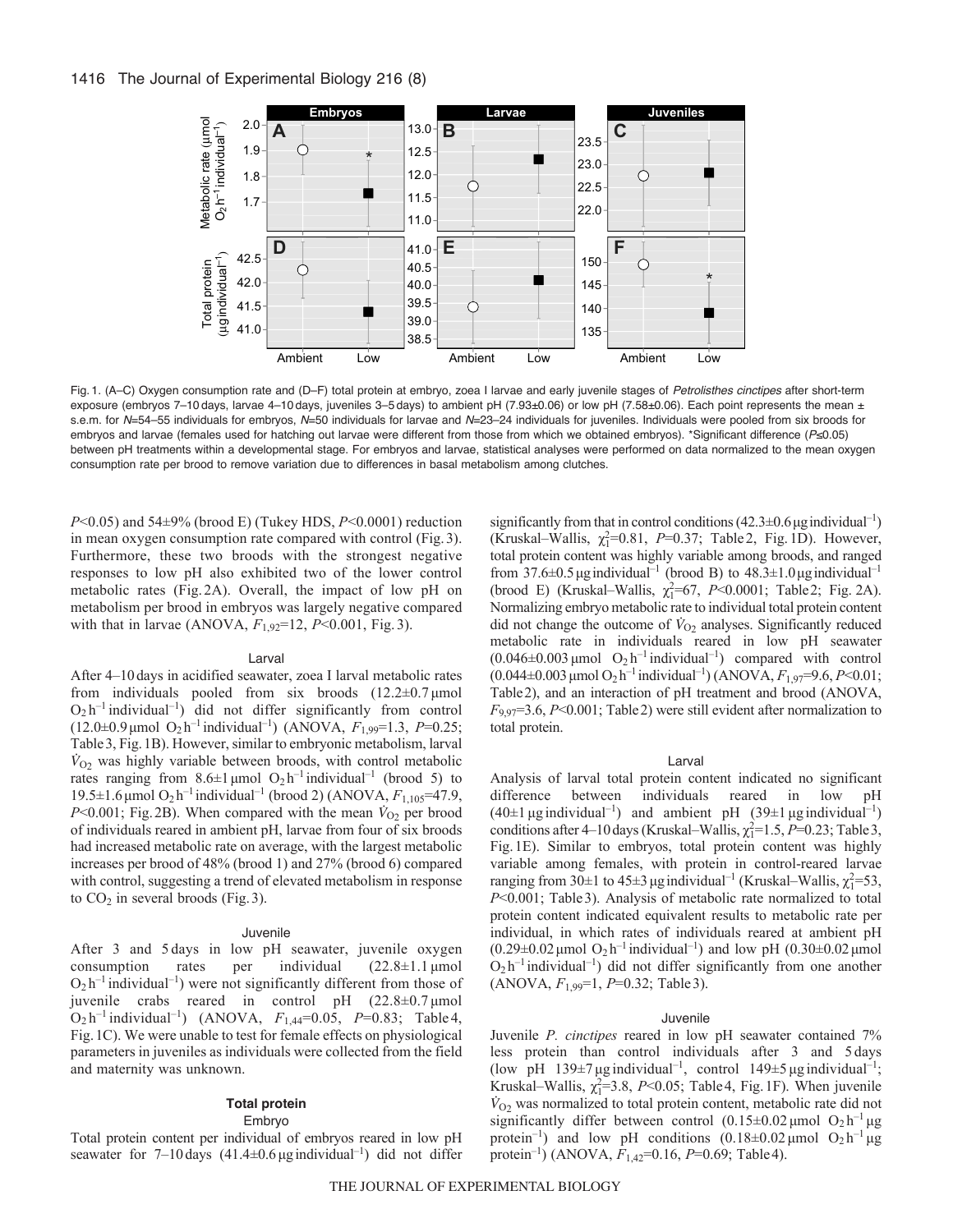

**Dry mass and elemental analysis**

Embryo

Embryos reared in low pH seawater for 5–7 days  $(80.9\pm10.0\,\mu\text{g}\text{ individual}^{-1})$  had 6% lower mean dry mass than control individuals  $(85.8\pm9.1 \,\mu g \text{ individual}^{-1})$  (Kruskal–Wallis,  $\chi^2$ <sub>1</sub>=4.7, *P*<0.05; Table2, Fig.4A). As a percentage of dry mass, differences in mean carbon (low pH 46.7±1.3% C*,* control 44.5±0.9% C) and nitrogen (low pH 10.3±0.2% N, control 10.0±0.2% N) were non-significant (Kruskal–Wallis, carbon  $\chi^2$ <sub>1</sub>=1.6, *P*=0.20; nitrogen  $\chi^2$ <sub>1</sub>=3, *P*=0.08; Fig. 4C, E). The ratio of  $C/N - a$  relative index of lipid to protein content – did not vary between individuals in low pH conditions (pH4.6±0.1) and control treatments (pH4.5±0.1) (Kruskal–Wallis,  $\chi^2$ <sub>1</sub>=0.1, *P*=0.75; Table 2, Fig.4G).

#### Larval

Although no differences between treatments were observed in larval total protein per individual, nitrogen as a percentage of larval mass was significantly lower by 7% in individuals exposed to low pH water (9.3 $\pm$ 0.2% N) compared with control (10.0 $\pm$ 0.2% N), suggesting that larvae contain less protein under low pH conditions when values are considered per mass instead of per individual (Kruskal–Wallis,  $\chi^2$ <sub>1</sub>=6.7, *P*<0.01; Table 3, Fig. 4F). Consequently, C/N ratio was significantly higher when individuals developed in low pH seawater (pH 3.6±0.08) compared with control (pH 3.4±0.09) (Kruskal–Wallis,  $\chi^2$ <sub>1</sub>=7.4, *P*<0.01; Table 3, Fig. 4H). Mean dry mass of larvae from two broods reared in low pH (88.0±16.5  $\mu$ g individual<sup>-1</sup>) or control  $(85.0\pm12.2 \,\mu g \text{ protein}^{-1})$  seawater was not impacted by  $CO<sub>2</sub>$ (Kruskal–Wallis,  $\chi^2$ <sub>1</sub>=0.97, *P*=0.32; Table 3, Fig. 4B). Similarly, carbon levels (% mass) of larvae did not differ significantly between individuals reared in low pH  $(33.8\pm0.8\% \text{ C})$  and ambient pH (33.1 $\pm$ 0.4% C) conditions (Kruskal–Wallis,  $\chi^2$ <sub>1</sub>=0.17, *P*=0.68; Table 3, Fig. 4D).

#### Juvenile

Juvenile dry mass after 8–33days did not increase significantly with time in either treatment according to analysis of linear models (control *t*20=0.8, *P*=0.42, low pH *t*17=1.5, *P*=0.16; Table4) and there was no direct effect of CO<sub>2</sub> (ANOVA,  $F_{1,38}$ =1.8, *P*=0.18; Table 4, Fig. 5A). Mean carbon content decreased with development by 10% in low pH (day8, 31.4±1.1% C; day33, 28.2±1.7% C; *P*<0.02) and 4% in ambient pH treatments (day8, 30.6±0.4% C; day33, 29.5±0.6% C;  $P<0.03$ ), although no direct effect of  $CO<sub>2</sub>$  on carbon content was observed (ANOVA, *F*1,38=1.0, *P*=0.32; Table4, Fig.5B). Juvenile nitrogen content across all days was not affected by  $CO<sub>2</sub>$  (ANOVA, Fig. 2. *Petrolisthes cinctipes* oxygen consumption rate per brood of (A) embryos after 7–10 days exposure and (B) larvae after 4–10 days exposure to ambient pH (7.93±0.06) or low pH (7.58±0.06). Six separate broods were tested per stage (see key). Females used for hatching out larvae were different from those from which we obtained embryos. Each point represents the mean ± s.e.m. for *N*=4–10 individuals. \*Significant difference (*P*≤0.05) between pH treatments for a female's offspring within a developmental stage. Metabolic responses in embryos exhibited a significant interaction of pH treatment and brood (ANOVA, *F*9,91=3.5, *P*<0.0001).

 $F_{1,38}=0.27$ , *P*=0.60; Table4, Fig. 5C). While the ratio of carbon to nitrogen did not vary across days for both treatments (control *t*20=–1.0, *P*=0.33, low *t*17=1.9, *P*=0.08; Table4), regression analysis suggested a small effect of CO<sub>2</sub> on juvenile C/N (ANOVA,  $F_{1,38}$ =4.0, *P*=0.05; Table4, Fig.5D). On day8, low pH-reared individuals had 7% lower mean C/N compared with control (low pH 4.0, control 4.3); however, differences disappeared on day33.

## **Total lipids** Embryo

Embryo total lipids decreased with developmental time for both treatments (control  $t_{91}$ =-13.4, *P*<0.001; low  $t_{90}$ =-12.8, *P*<0.0012; Table2, Fig.6A). After 13days in treatment, mean total lipids of low pH-reared individuals decreased by 31% (day 0,  $6.7\pm0.1$  μg individual<sup>-1</sup>; day 13,  $4.7\pm0.1$  μg individual<sup>-1</sup>), while control individuals decreased by  $34\%$  (day 0, 6.7 $\pm$ 0.1 µg individual<sup>-1</sup>; day 13,  $4.4\pm0.1$  µg individual<sup>-1</sup>). Linear regression analysis of embryo total lipid content per day (control  $-0.18 \,\mu$ g individual<sup>-1</sup> day<sup>-1</sup>; low pH  $-0.16 \,\mu$ g individual<sup>-1</sup> day<sup>-1</sup>) revealed no significant differences in lipid consumption between CO2 treatments (ANOVA, *F*1,182=3.4, *P*=0.07; Table2).



Fig. 3. Effect of changes in pH (ΔpH) on the metabolism of *P. cinctipes* embryos and zoea I larvae, presented as the percentage difference in oxygen consumption rate per individual between low pH (7.58±0.06)-reared individuals and ambient pH (7.93±0.06)-reared individuals for each brood. Effect of ΔpH becomes significantly more positive from embryos to larvae (ANOVA,  $F_{1,92}$ =12.6,  $P$ <0.0001). Each point represents the mean  $\pm$  s.e.m. for *N*=8–10 low pH-reared individuals from one of six broods per stage. Females used for hatching out larvae were different from those from which we obtained embryos.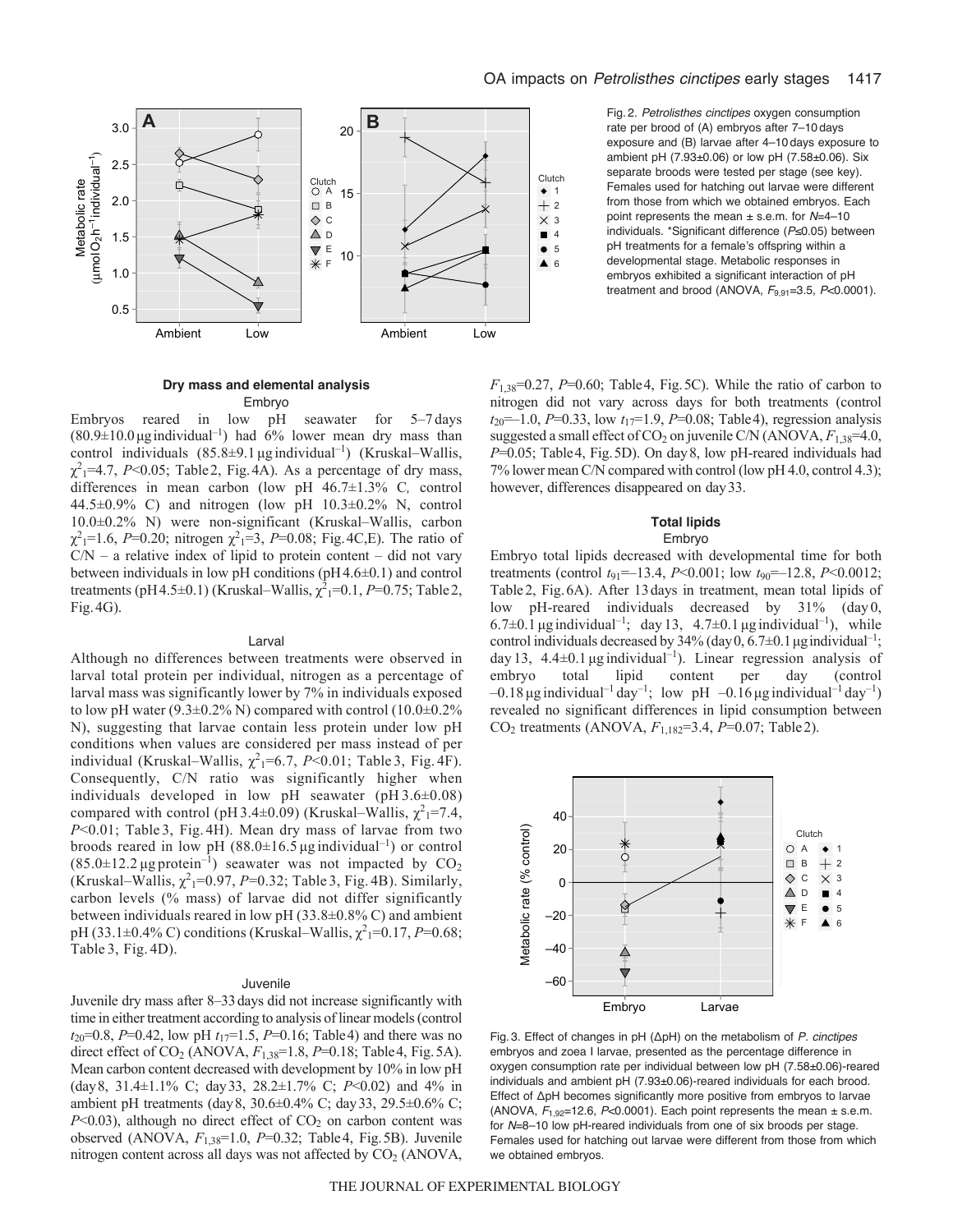## 1418 The Journal of Experimental Biology 216 (8)

| Table 3. Effect of pH on Petrolisthes cinctipes zoea I larvae |  |  |
|---------------------------------------------------------------|--|--|
|                                                               |  |  |

| Metabolic rate                   |                |          |           |      |                |
|----------------------------------|----------------|----------|-----------|------|----------------|
| <b>ANOVA</b>                     | d.f.           | SS       | ΜS        | F    | P              |
| pH                               | 1              | 0.24     | 0.24      | 1.3  | 0.25           |
| Days                             | 1              | 0        | 0         | 0    | 0.99           |
| pH-brood                         | $\overline{c}$ | 0.05     | 0.02      | 0.13 | 0.88           |
| pH-days                          | 1              | 0.2      | 0.2       | 1.1  | 0.29           |
| pH-brood-days                    | $\overline{2}$ | 0.25     | 0.12      | 0.68 | 0.51           |
| Residuals                        | 99             | 18       | 0.18      |      |                |
| Metabolic rate per total protein |                |          |           |      |                |
| <b>ANOVA</b>                     | d.f.           | SS       | <b>MS</b> | F    | $\mathsf{P}$   |
| pH                               | 1              | 0.007    | 0.007     | 1    | 0.32           |
| Days                             | 1              | 0.02     | 0.02      | 2.6  | 0.11           |
| pH-brood                         | $\overline{2}$ | 0.004    | 0.002     | 0.27 | 0.76           |
| pH-days                          | 1              | 0.01     | 0.01      | 1.6  | 0.21           |
| pH-brood-days                    | $\overline{2}$ | 0.01     | 0.005     | 0.67 | 0.51           |
| Residuals                        | 99             | 0.71     | 0.007     |      |                |
| <b>Total protein</b>             |                |          |           |      |                |
| Kruskal-Wallis                   | d.f.           | $x^2$    |           |      | P              |
| рH                               | 1              | 1.5      |           |      | 0.23           |
| <b>Brood</b>                     | 5              | 53       |           |      | < 0.001        |
| Dry mass                         |                |          |           |      |                |
| Kruskal-Wallis                   | d.f.           | $x^2$    |           |      | $\mathsf{P}$   |
| pH                               | 1              | 0.97     |           |      | 0.32           |
| Carbon (% mass)                  |                |          |           |      |                |
| Kruskal-Wallis                   | d.f.           | $\chi^2$ |           |      | P              |
| pH                               | $\mathbf{1}$   | 0.17     |           |      | 0.68           |
| Nitrogen (% mass)                |                |          |           |      |                |
| Kruskal-Wallis                   | d.f.           | $\chi^2$ |           |      | $\overline{P}$ |
| pH                               | $\mathbf{1}$   | 6.7      |           |      | < 0.01         |
| C/N ratio                        |                |          |           |      |                |
| Kruskal-Wallis                   | d.f.           | $\chi^2$ |           |      | P              |
| рH                               | 1              | 7.4      |           |      | < 0.01         |
| Lipid consumption rate           |                |          |           |      |                |
| Linear regression                | d.f.           | t-value  |           |      | $\overline{P}$ |
| Ambient pH-days                  | 29             | 12.5     |           |      | < 0.001        |
| Low pH-days                      | 29             | 10.9     |           |      | < 0.001        |
| ANOVA of linear models           | d.f.           | SS       | ΜS        | F    | P              |
| pH                               | $\mathbf{1}$   | 0.0005   | 0.82      | 0.03 | 0.85           |
|                                  |                |          |           |      |                |

Results of ANOVA, linear regression analysis and Kruskal–Wallis rank-sum tests are shown.

| Table 4. Effect of pH on <i>Petrolisthes cinctipes</i> juveniles |
|------------------------------------------------------------------|
|------------------------------------------------------------------|

| Oxygen consumption rate                                                  |              |         |            |            |                |
|--------------------------------------------------------------------------|--------------|---------|------------|------------|----------------|
| <b>ANOVA</b>                                                             | d.f.         | SS      | <b>MS</b>  | F          | P              |
| pH                                                                       | 1            | 1915    | 1915       | 0.05       | 0.83           |
| Residuals                                                                | 44           | 1807951 | 41090      |            |                |
| Oxygen consumption rate per total protein                                |              |         |            |            |                |
| <b>ANOVA</b>                                                             | d.f.         | SS      | <b>MS</b>  | $\sqrt{2}$ | p              |
| pH                                                                       | $\mathbf{1}$ | 0.002   | 0.002      | 0.16       | 0.69           |
| Residuals                                                                | 42           | 0.47    | 0.01       |            |                |
| Total protein                                                            |              |         |            |            |                |
| Kruskal-Wallis                                                           | d.f.         | $x^2$   |            |            | $\mathsf{P}$   |
| pH                                                                       | 1            | 3.8     |            |            | < 0.05         |
| Dry mass                                                                 |              |         |            |            |                |
| Linear regression                                                        | d.f.         | t-value |            |            | $\overline{P}$ |
| Ambient pH-days                                                          | 20           | 0.8     |            |            | 0.42           |
| Low pH-days                                                              | 17           | 1.5     |            |            | 0.16           |
| ANOVA of linear models                                                   | d.f.         | SS      | <b>RSS</b> | F          | P              |
| pH                                                                       | 38           | 25846   | 537205     | 1.8        | 0.18           |
| $C$ (% mass)                                                             |              |         |            |            |                |
| Linear regression                                                        | d.f.         | t-value |            |            | $\overline{P}$ |
| Ambient pH-days                                                          | 20           | $-2.7$  |            |            | < 0.02         |
| Low pH-days                                                              | 17           | $-2.4$  |            |            | < 0.03         |
| ANOVA of linear models                                                   | d.f.         | SS      | <b>RSS</b> | F          | $\mathsf{P}$   |
| pH                                                                       | 1            | 3.0     | 112        | 1.0        | 0.32           |
| $N$ (% mass)                                                             |              |         |            |            |                |
| Linear regression                                                        | d.f.         | t-value |            |            | $\overline{P}$ |
| Ambient pH-days                                                          |              | 20      | $-1.0$     |            |                |
| 0.32                                                                     |              |         |            |            |                |
| Low pH-days                                                              | 17           | $-3.2$  |            |            | < 0.01         |
| ANOVA of linear models                                                   | d.f.         | SS      | <b>RSS</b> | F          | $\overline{P}$ |
| pH                                                                       | 1            | 0.1     | 12         | 0.27       | 0.60           |
| C/N ratio                                                                |              |         |            |            |                |
| Linear regression                                                        | d.f.         | t-value |            |            | $\mathsf{P}$   |
| Ambient pH-days                                                          | 20           | $-1.0$  |            |            | 0.33           |
| Low pH-days                                                              | 17           | 1.9     |            |            | 0.08           |
| ANOVA of linear models                                                   | d.f.         | SS      | <b>RSS</b> | F          | $\mathsf{P}$   |
| pH                                                                       | 1            | 0.2     | 1.5        | 4.0        | 0.05           |
| Boouth of ANOVA, linear regression applying and Knuskel, Wallie rapk sum |              |         |            |            |                |

Results of ANOVA, linear regression analysis and Kruskal–Wallis rank sum tests are shown.

#### Larval

Zoea I larval total lipids increased significantly with time from hatching for both treatments (ambient pH  $t_{29}$ =12.5, *P*<0.001; low pH *t*29=10.9, *P*<0.001; Table3, Fig.6B). Mean total lipids increased by 48% in low pH-reared individuals (day 0,  $5.0\pm 0.2$  µg individual<sup>-1</sup>; day 6,  $7.5\pm0.2$  µg individual<sup>-1</sup>) compared with 49% in control (day 0, 5.0 $\pm$ 0.2 μg individual<sup>-1</sup>; day 6, 7.5 $\pm$ 0.2 μg individual<sup>-1</sup>). However, lipid deposition rates did not vary between low pH and control treatments, with mean rates of 0.39 and 0.41  $\mu$ g individual<sup>-1</sup> day<sup>-1</sup>, respectively (ANOVA, *F*1,60=0.03, *P*=0.85; Table3).

### **DISCUSSION**

The intertidal porcelain crab *P. cinctipes* was used as a model to determine whether metabolic responses to ocean acidification vary during ontogeny in organisms that complete their life cycle in both CO2-variable and -stable environments. We assessed metabolic rate, total protein, dry mass, total lipids and C/N to compare energetic demands between embryos, larvae and juveniles reared in ambient pH (7.93±0.06) and low pH (7.58±0.06) conditions. Significant effects of pH were observed in one or more metabolic performance characteristics at each stage; however, responses differed in magnitude and direction. Moreover, while previous physiological studies in crab early life-history stages have reported differences in dry mass and C/N in response to elevated  $CO<sub>2</sub>$  (Walther et al., 2010), variable metabolic responses to  $CO<sub>2</sub>$  among female broods have not been recorded in crustaceans. We expected zoea I larvae would display greater sensitivity to  $CO<sub>2</sub>$  as they develop in a relatively  $CO<sub>2</sub>$ -stable open-ocean environment. However, our data suggest embryos are likely the bottleneck in *P. cinctipes* development in sustained low pH, as observed metabolic reduction in several broods may lead to delayed development and have indirect effects on survival and fitness.

### **Embryo responses**

Metabolic responses to low pH appear highly variable among embryo broods, as evidenced by the significant interaction between pH and brood (ANOVA,  $F_{1,9}=3.5$ ,  $P<0.001$ ), and could be a consequence of both genetic and environmental factors. While embryos were staged visually, it is improbable that observed differences are due to sampling individuals of different ages, as embryonic development occurs over approximately 3months (Knudsen, 1964) and embryos were selected for experimentation after the appearance of eyespots (2weeks from hatching), and thus they are likely within several developmental days of one another. In addition, though in our experimental design brood and treatment were not truly independent, the substantial variation between broods across multiple experiments provides considerable support for the existence of brood-specific responses to OA. In the sea urchin *Strongylocentrotus droebachiensis*, environment (collection depth)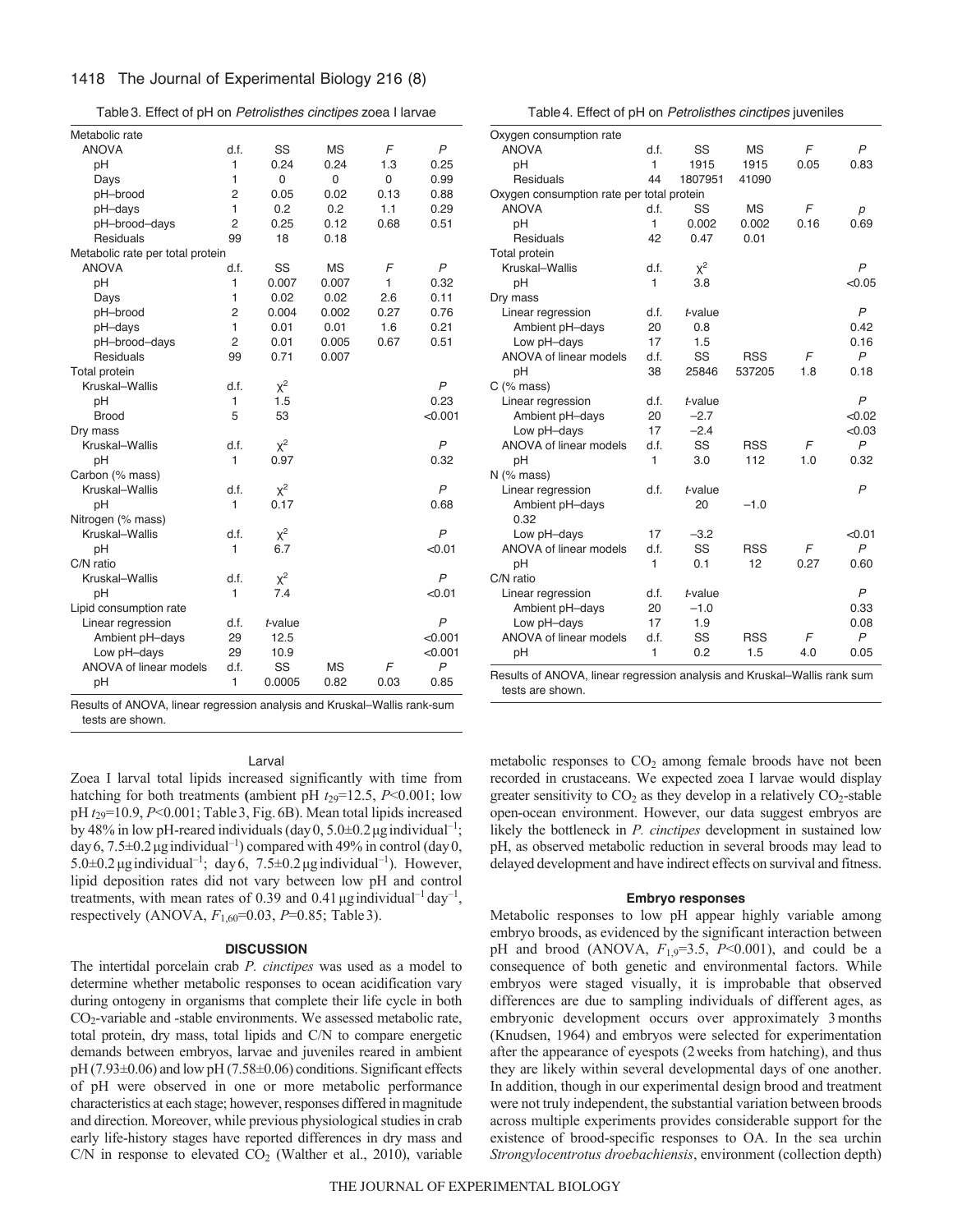

Fig. 4. (A,B) Dry mass, (C,D) carbon, (E,F) nitrogen and (G,H) carbon/nitrogen (C/N) ratio of *P. cinctipes* embryos and larvae reared in ambient pH (7.93±0.06) or low pH (7.58±0.06). Each point represents the mean ± s.e.m. for *N*=33–35 individuals for embryos (after 5–7 days exposure) and *N*=15–19 individuals for larvae (after 6 days exposure). \*Significant difference (*P*≤0.05) between pH treatments within a developmental stage.

influenced maternal nutritional state and impacted the quality and quantity of nutrient reserves deposited in the eggs and egg number/size, which affected growth rate in subsequent larval stages (Bertram and Strathmann, 1998). Thus, in *P. cinctipes* embryos, variation among broods in response to low pH may result from differences based on parental location in the intertidal zone, including differential exposure to thermal, osmotic and nutritional stress, and the associated adverse effects on maternal state during egg production. In both fish and oysters, adults exposed to elevated CO2 before reproduction produced offspring that were more tolerant of ocean acidification (Miller et al., 2012; Parker et al., 2011). However, the duration of adult acclimation to high  $CO<sub>2</sub>$  may determine the magnitude of carry-over effects in the next generation, as has been observed in urchins (Dupont et al., 2012). It is plausible that some *P.cinctipes* broods are more tolerant of OA if mothers occupied tidepools with lower pH values during oogenesis, though this phenomenon has not yet been observed in crustaceans and merits further research. There is also an indication that genetic variation underlies differences in sensitivity to pH in some species. For example, clonal individuals of the bryozoan *Celleporella hyaline* displayed contrasting responses to pH (Pistevos et al., 2011). In the larval sand dollar *Dendraster excentricus*, morphological variation amongst maternal lineages in response to  $CO<sub>2</sub>$  was not attributed to differences in egg provisioning as egg size did not vary between female offspring and thus likely resulted from genetic differences among individuals (Chan et al., 2011). Interestingly, hypercapniainduced metabolic reduction was largest in *P. cinctipes* embryo broods with lower control metabolic rates; thus, offspring with lower metabolic rates may be less tolerant of  $CO<sub>2</sub>$ . If traits yielding variable responses to pH among *P. cinctipes* broods are genetically heritable, strong selection pressures may favor more tolerant conspecifics (i.e. females producing larger eggs, individuals with higher basal metabolism), leading to possible rapid adaptation to OA as has been observed in an urchin and mussel *via* artificial selection experiments (Sunday et al., 2011). Examining variation in gene expression among *P. cinctipes* families may allow us to differentiate between genetic (e.g. *cis*-regulatory region sequence variation, epigenetic modification) and environmental influences contributing to differences in CO<sub>2</sub> tolerance between broods.

If mean responses are emphasized, embryonic *P. cinctipes* display the largest metabolic reduction following exposure to low pH. Metabolic depression associated with low pH has been reported in multiple species and is often coupled with a delay in development, activity or growth (Reipschläger and Pörtner, 1996; Michaelidis et al., 2005; Nakamura et al., 2011). In embryos of the barnacle *Semibalanus balanoides*, development was delayed at pH7.70, accompanied by a 19day delay to hatching (Findlay et al., 2009). Given the short duration of embryonic exposure to low pH in the current study (approximately 1/10 of total embryonic developmental time), it is unlikely *P. cinctipes* embryos in our experiments were greatly delayed compared with control individuals. However, decreased metabolic rate over the course of the entire embryonic period could result in developmental delay. While decreased metabolism may be a beneficial strategy for responding to an acute stress, sustained depression may come at the cost of energy budget reallocation and reduced energy available for basal maintenance, growth and activity and can have detrimental effects on a species' fitness (Langenbuch and Pörtner, 2004).

Hypercapnia-induced metabolic depression results from an uncompensated decrease in extracellular  $pH$  ( $pH<sub>e</sub>$ ) (Pörtner et al., 1998). Many crustaceans can offset a decline in hemolymph  $pH_e$ by accumulating HCO<sub>3</sub><sup>-</sup> via Na<sup>+</sup>-dependent HCO<sub>3</sub><sup>-</sup>/C1<sup>-</sup> exchangers (Wheatly and Henry, 1992); however, the observed metabolic reduction in *P. cinctipes* embryos suggests a reduced ability for acid–base regulation.  $Na^+/K^+$ -ATPases are responsible for reestablishing ion gradients driving HCO<sub>3</sub><sup>-</sup> exchangers and require a substantial portion of cellular energy (Pörtner et al., 2011; Melzner et al., 2009). In the larval urchin *Strongylocentrotus purpuratus*,  $Na<sup>+</sup>/K<sup>+</sup>-ATPase$  gene expression decreased in individuals exposed to low pH, suggesting high  $CO<sub>2</sub>$  may reduce these energetically expensive transporters (Todgham and Hofmann, 2009). In the estuarine shrimp *Callianassa jamaicense*, Na+/K+-ATPase activity increased with development from early to late embryonic stages (Felder et al., 1986), while in the green crab *Carcinus maenas*, ionregulatory ability, including differentiation of ion-transport epithelia (gills) and  $Na^+/K^+$ -ATPase expression, was modified during the course of development from zoea I to juvenile crab instars in association with the osmoregulatory demands at each stage (Cieluch et al., 2004). In the present study, ontogenetic changes in gene expression and activity of enzymes involved in ion regulation may account for the greater metabolic sensitivity to  $CO<sub>2</sub>$  observed at the embryonic stage and increased tolerance in larvae and juveniles, as later stages develop superior acid–base regulatory capacity. The pH sensitivity of  $Na^+/K^+$ -ATPase and its role in the ontogeny of ion regulation in crab embryos warrant further research.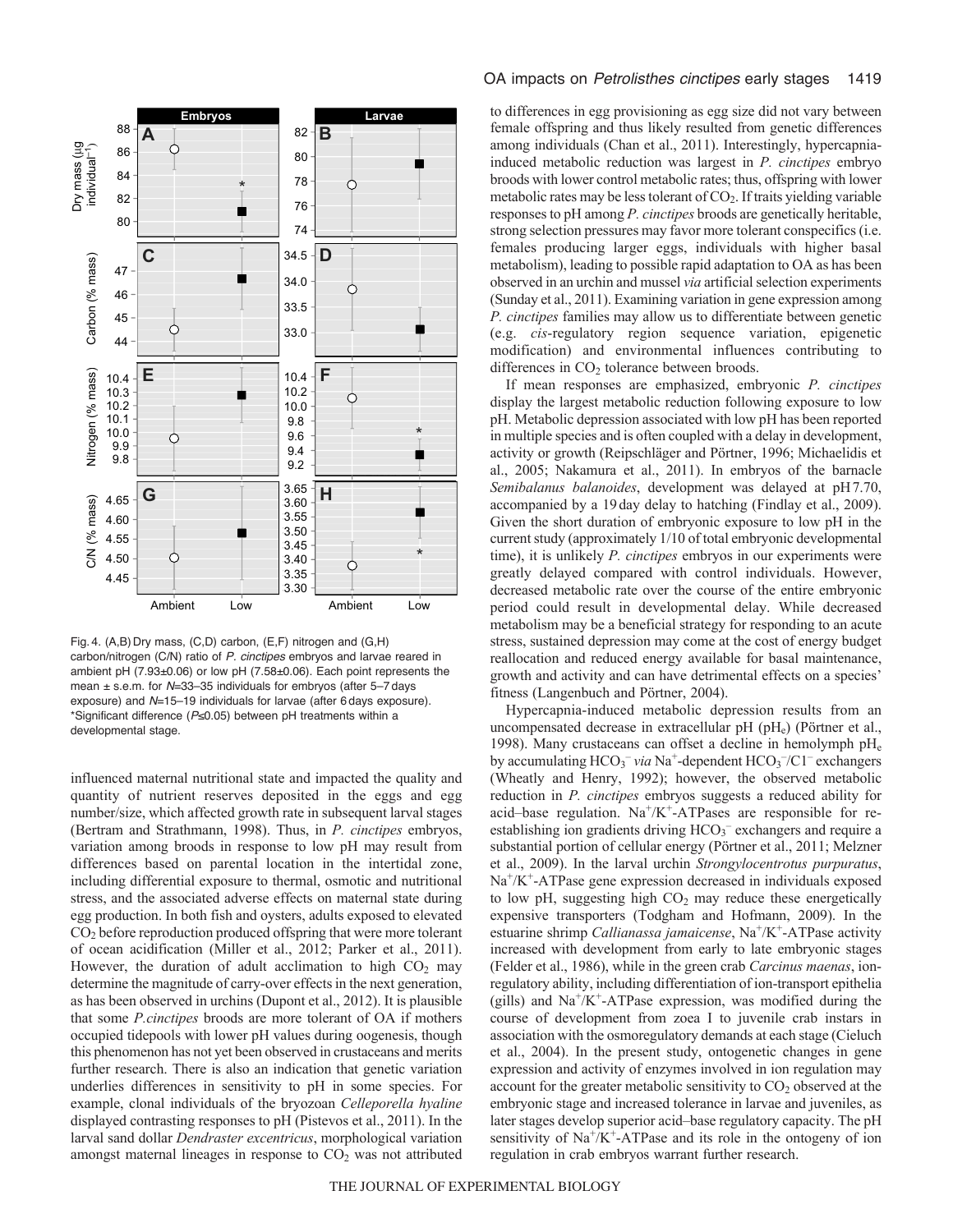

Fig. 5. Juvenile *P*. *cinctipes* (A) dry mass, (B) carbon content, (C) nitrogen content and (D) C/N of individuals reared in ambient pH (7.93±0.06) or low pH (7.58±0.06) (different individuals sampled for each time point). Each point represents the mean  $\pm$  s.e.m. for *N*=4–6 individuals. Statistical analysis indicated a minor effect of pH on C/N (ANOVA, *F*1,38=4.0, *P*=0.05).

For crustaceans, it is likely that their developmental mode may result in additional challenges for embryos during exposure to elevated seawater *P*<sub>CO2</sub>. Crab embryos, which develop inside a chorion (egg casing), may have difficulty in exchanging metabolic CO2 with the environment and face intracellular and extracellular hypercapnia as a natural part of their life cycle (Melzner et al., 2009). High  $CO_2$  concentrations (1300–4000 µatm, pH as low as 7.2) have been reported in the fluid surrounding cephalopod *Sepia officinalis* embryos (Gutowska and Melzner, 2009), and it is likely *P. cinctipes* embryos experience similar 'ontogenetic hypercapnia' (Melzner et al., 2009). Additional increases in seawater proton levels may decrease the diffusional gradient for proton excretion, leading to further extracellular acidosis and metabolic depression observed in embryos in the present study. Additionally, the very low  $P<sub>O2</sub>$  levels that accompany high  $P_{CO2}$  within crab egg masses (Fernández et al., 2000) may cause varying degrees of developmental delay within a brood, extending hatching over the course of several days. With high  $P_{CO2}/\text{low } P_{O2}$  expected to be more severe in future oceans, we predict that embryos that spend their entire embryonic development in such conditions may experience extended periods of larval release, the consequences of which are as yet unknown.

The lower dry mass observed in *P. cinctipes* embryos following low pH exposure suggests that responding to elevated  $CO<sub>2</sub>$  may come with a bioenergetic cost, as has been shown with the reduced energy available for development in the urchin *S. purpuratus* (Stumpp et al., 2011). *Petrolisthes cinctipes* embryos allocate less energy to growth during short-term exposure to high  $CO<sub>2</sub>$ , as evident in the observed embryonic metabolic reduction. A decrease in growth across the entire embryonic stage (approximately 3months) could delay hatching and have indirect effects on survival, potentially *via* delayed recruitment (Pechenik et al., 1993). In the barnacle *S. balanoides*, the timing of larval release typically accompanied a spring bloom (Findlay et al., 2009); thus, a delay in embryonic development to hatching may be asynchronous with food supply, leaving late-hatching larvae at a competitive disadvantage.

## **Larval responses**

Low pH seawater appeared to have a lesser effect in zoea I larval *P. cinctipes*, with observed impacts on their elemental composition occurring only after short-term exposure. Carbon and nitrogen, elements highly correlated with the amount of total lipids and proteins, respectively, were used to establish how energy reserves were altered at each developmental stage after exposure to acidified seawater (Anger, 2001). Total lipids, constituting <20% of decapod crustacean biomass, play a key role in growth and development and can be mobilized to provide ATP for responding to environmental stressors (Anger, 2001). Protein synthesis is an energetically expensive process and typically declines in step with metabolic suppression in aquatic invertebrates (Hand and Hardewig, 1996). However, as we did not observe a decrease in larval metabolic rate (Fig.1B), the observed decrease in nitrogen (increase in C/N) under elevated  $CO<sub>2</sub>$  is likely due to an alteration in metabolic substrate preference to proteins. In the peanut worm *Sipunculus nudus*, hypercapnia induced an increase in protein/amino acid catabolism followed by increased plasma  $NH_4$ <sup>+</sup> (Pörtner et al., 1998). While further investigation is necessary to determine whether crab larvae increase  $NH_4^+$  production under elevated  $CO_2$ , no differences were observed in lipid deposition rate between treatments, supporting the hypothesis that larvae utilize protein as a source of energy during exposure to low pH. Larvae may be fully able to cover the cost associated with responding to high  $CO<sub>2</sub>$  in the short term by switching to protein catabolism, as differences in nitrogen and C/N are not accompanied by changes in growth, metabolism or survival (Ceballos-Osuna et al., 2013). Contrasting C/N results have been seen in larvae from other crab species. In the spider crab *Hyas araneus*, no differences were observed in larval C/N, though megalopa stages displayed decreased C/N with increasing  $CO<sub>2</sub>$  only at an intermediate temperature. In the red king crab, *Paralithodes camtschaticus*, larvae had decreased C but not N following 7 days in acidified water, presumably related to faster lipid depletion leading to lower larval survival (Long et al., 2013). Thus, it would appear that there are taxon-specific responses to ocean acidification in crab early life history stages.

#### **Juvenile responses**

Similar to the larval stage, pH had a minimal effect on the physiology of juvenile *P. cinctipes*. While embryo and zoea I total protein content was not impacted by CO<sub>2</sub>, juveniles contained less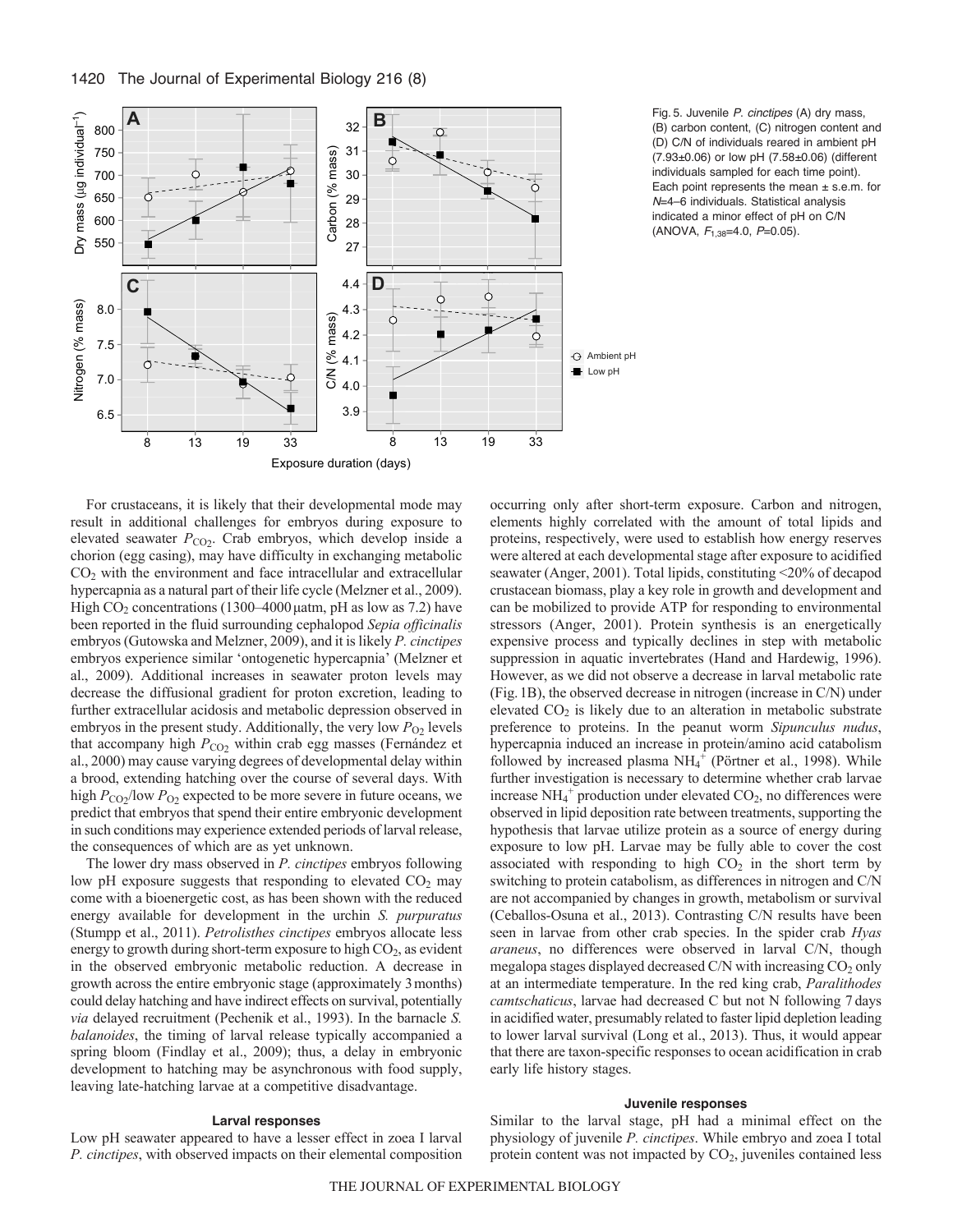

protein after short-term exposure to low pH. Caution should be taken when interpreting total protein data as they are reported per individual and may vary based on body size. While care was taken to ensure individuals of similar carapace width were used in experiments, it is likely that nitrogen content (as a percentage of individual mass) is more indicative of changes in rates of protein synthesis/catabolism. It is improbable that observed differences in total protein were due to disparity in initial juvenile size, as newly settled field-collected juveniles were randomly divided between treatments at the start of experiments. Decreased juvenile total protein may relate to a reduction in growth during initial short-term CO2 exposure. In post-larval barnacle *S. balanoides*, growth rate and development was significantly reduced after 20days exposure to elevated CO2 (Findlay et al., 2009). Total protein reduction in *P. cinctipes* juveniles is not coupled with changes in metabolism; thus, it is likely that juveniles reallocate energy from aspects of growth to maintain homeostasis after short-term development in low pH. However, because no differences in elemental composition or dry mass were observed during longer term exposure, juveniles may have the capacity to compensate for initial adverse effects of low pH.

## **CONCLUSIONS**

The intensity and direction of physiological responses to low pH varied among early life-history stages of *P. cinctipes*, indicating the importance of elucidating effects of ocean acidification at different stages in coastal intertidal organisms with complex life-history cycles. High CO<sub>2</sub> negatively impacted embryonic metabolic rate and dry mass after short-term exposure, and it is likely that chronic metabolic depression can lead to adverse effects in subsequent stages; thus, longer duration exposures are necessary in future studies. Parental effects have the potential to influenced embryo vulnerability to low pH, likely a consequence of both environmental and genetic factors. It is, perhaps, less important to consider mean responses but rather variation in responses across multiple broods when projecting impacts of ocean acidification across entire populations. By switching metabolic substrates from proteins to lipids, larval *P. cinctipes* appear less vulnerable to low pH, with no observed effects on metabolism, dry mass, protein or lipid content. Additionally, high CO<sub>2</sub> may impact juvenile growth during initial exposure as evidenced by decreased protein, though long-term exposure had no discernable effects. While *P. cinctipes* experience a large variation in  $CO<sub>2</sub>$  during development in the intertidal zone, our data suggest this does not translate to greater tolerance of the predicted seawater pH decline for their embryonic stage, though responses appeared to vary among broods. Our results suggest a potential for this species to adapt to low pH; thus, it is probable that

Fig. 6. *Petrolisthes cinctipes* total lipids in (A) embryos after 0, 6 and 13 days and (B) larvae after 0 and 6 days in individuals reared in ambient pH (7.93±0.06) or low pH (7.58±0.06). Each point represents the mean ± s.e.m. for *N*=30–32 individuals for embryos and *N*=15–16 individuals for larvae. Analysis indicated no significant differences between treatments for embryos (ANOVA, *F*1,181=3.8, *P*=0.07) and larvae (ANOVA, *F*1,60=0.03, *P*=0.85).

OA may select for more CO2-tolerant conspecifics and change the population structure of *P. cinctipes* in near-future oceans.

### **ACKNOWLEDGEMENTS**

We thank Drs Anne Todgham, Ed Carpenter, Tomoko Komada and Stephane Lefebvre for their important contributions to this study. Thanks to the members of the Stillman Lab that participated in aspects of the project, and to the Romberg Tiburon Center and its staff for facilitating the experimental aspects of the project.

#### **AUTHOR CONTRIBUTIONS**

H.A.C. led all aspects of conception, design and execution of the study, interpretation of the findings, and drafting and revising the article. L.C.-O., N.A.M. and J.H.S. participated in aspects of conception, design and execution of the study, interpretation of the findings, and drafting and revising the article.

#### **COMPETING INTERESTS**

No competing interests declared.

#### **FUNDING**

This material is based upon work supported by the National Science Foundation [grant no. 1041225 to J.H.S.], California State University (CSU) Council on Ocean Affairs, Science and Technology (COAST) Research and Travel Awards, a San Francisco State University College of Science and Engineering (COSE) Instructionally Related Award (IRA) Student Travel Award, a James C. Kelley Scholarship, and a San Francisco Bay Scholarship (Romberg Tiburon Center) to H.A.C. and L.C.-O.

#### **REFERENCES**

- **Agnew, D. J. and Taylor, A. C.** (1986). Seasonal and diel variations of some physicchemical parameters of boulder shore habitats. *Ophelia* **25**, 83-95.
- **Anger, K.** (2001). T*he Biology of Decapod Crustacean Larvae (Crustacean Issues)*. Lisse, The Netherlands: A. A. Balkema Publishers.
- **Barnes, H. and Blackstock, J.** (1973). Estimation of lipids in marine animals and tissues: detailed investigation of the sulphophosphovanillin method for ʻtotal' lipids. *J. Exp. Mar. Biol. Ecol.* **12**, 103-118.
- **Bechmann, R. K., Taban, I. C., Westerlund, S., Godal, B. F., Arnberg, M., Vingen, S., Ingvarsdottir, A. and Baussant, T.** (2011). Effects of ocean acidification on early life stages of shrimp (*Pandalus borealis*) and mussel (*Mytilus edulis*). *J. Toxicol. Environ. Health A* **74**, 424-438.
- **Bertram, D. and Strathmann, R.** (1998). Effects of maternal and larval nutrition and growth and form of planktotrophic larvae. *Ecology* **79**, 315-327.
- **Bouaricha, N., Thuet, P., Charmantier, G., Charmantier-Daures, M. and Trilles, J.- P.** (1991). Na<sup>+</sup>-K<sup>+</sup>ATPase and carbonic anhydrase activity in larvae, postlarvae and adults of the shrimp *Penaeus japonicus* (Decapoda, Penaeidea). *Comp. Biochem. Physiol. A* **100**, 433-437.
- **Ceballos-Osuna, L., Carter, H. A., Miller, N. A., and Stillman, J. H.** (2013). Effects of ocean acidification on early life history stages of the intertidal porcelain crab *Petrolisthes cinctipes*. *J. Exp. Biol.* **216**, 1405-1411*.*
- **Chan, K. Y. K., Grünbaum, D. and O'Donnell, M. J.** (2011). Effects of oceanacidification-induced morphological changes on larval swimming and feeding. *J. Exp. Biol.* **214**, 3857-3867.
- **Cieluch, U., Anger, K., Aujoulat, F., Buchholz, F., Charmantier-Daures, M. and Charmantie, G.** (2004). Ontogeny of osmoregulatory structures and functions in the green crab *Carcinus maenas* (Crustacea, Decapoda). *J. Exp. Biol.* **207**, 325-336.
- **Clark, D., Lamare, M. and Barker, M.** (2009). Response of sea urchin pluteus larvae (Echinodermata: Echinoidea) to reduced seawater pH: a comparison among a tropical, temperate, and a polar species. *Mar. Biol.* **156**, 1125-1137.
- **de la Haye, K. L., Spicer, J. I., Widdicombe, S. and Briffa, M.** (2012). Reduced pH sea water disrupts chemo-responsive behaviour in an intertidal crustacean. *J. Exp. Mar. Biol. Ecol.* **412**, 134-140.